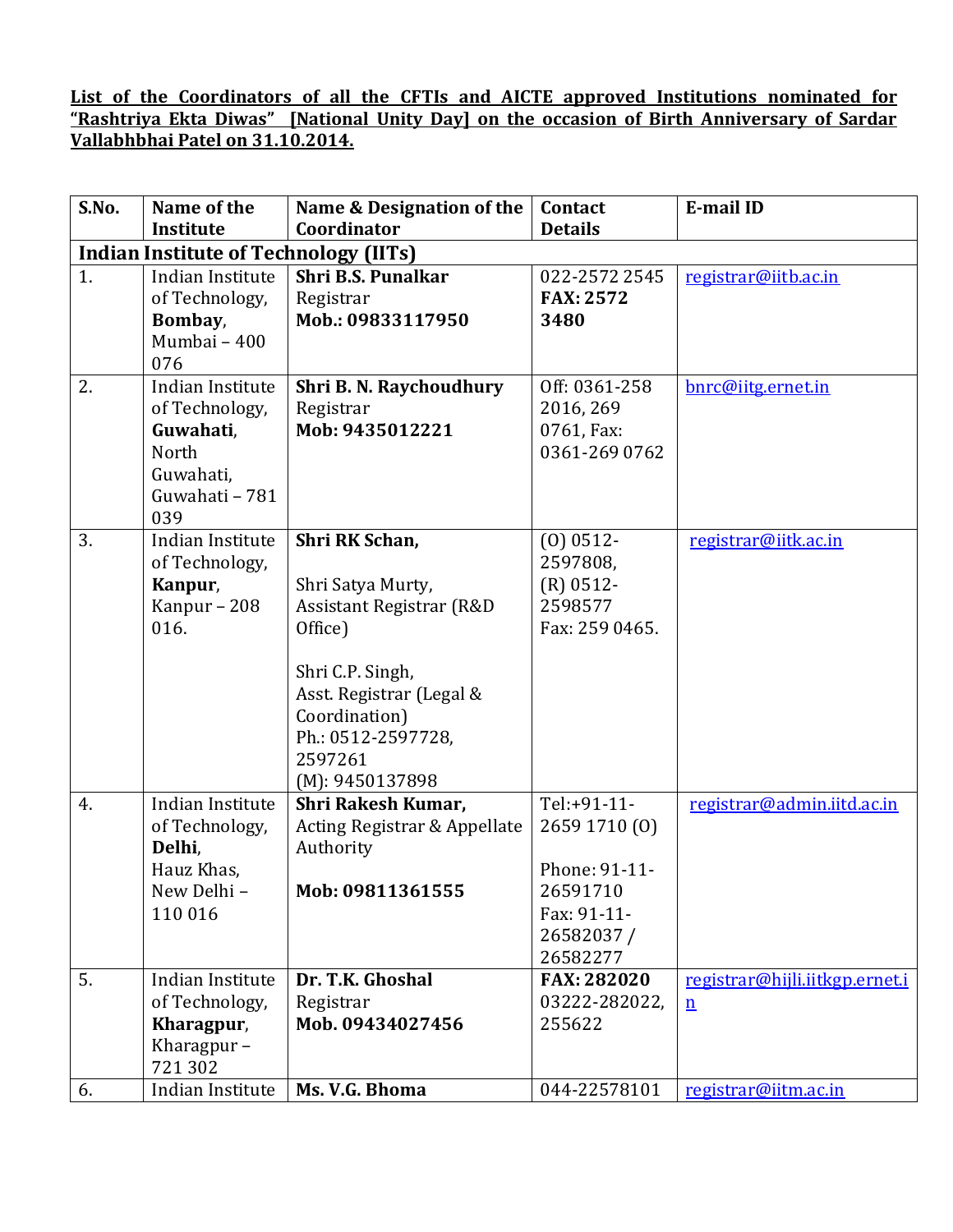|     | of Technology,<br>Madras,<br>Chennai - 600<br>036.                                                               | Registrar<br>Ph: 22578100                                               | <b>FAX:</b><br>22570509                                                            |                                                                           |
|-----|------------------------------------------------------------------------------------------------------------------|-------------------------------------------------------------------------|------------------------------------------------------------------------------------|---------------------------------------------------------------------------|
| 7.  | Indian Institute<br>of Technology,<br>Roorkee,<br>Roorkee - 247<br>667                                           | Lt. Col. A. K. Srivastava<br>(Rtd.)<br>Registrar<br>Mobile: 09837041835 | 01332-272430,<br>285311(0)<br>03222-272445,<br>285312(R)<br>FAX: 285310,<br>273560 | Regis@iitr.ernet.in,<br>srivastava-a@lycos.com                            |
| 8.  | IIT-<br>Hyderabad,<br>Ordnance<br><b>Factory Estate</b><br>Yeddumailara<br>m - 502 205                           | Shri N. Jayaram<br>Registrar<br>Mob.: 09490315734                       | 040-2301 6033,<br>Fax: 040 201<br>6003 / 32                                        | registrar@iith.ac.in                                                      |
| 9.  | IIT-Jodhpur,<br><b>MBM</b><br>Engineering<br>College,<br>Jodhpur -<br>342011                                     | Sh. Amardeep Sharma,<br>Asst. Registrar                                 | Ph.: 0512-<br>2596245<br>Fax: 0512-<br>2596244                                     | amards@iitk.ac.in                                                         |
| 10. | IIT-Patna,<br>Patliputra<br>Colony,<br>Patna - $800$<br>013                                                      | <b>Prof. Subhash Pandey</b><br>Registrar<br>Mob: 09939353749            | Ph: 0612-<br>2552002<br>Fax: 0612-<br>2277383                                      | subhash@iitp.ac.in,<br>subhash@iitk.ac.in,<br>registar@iitp.ac.in         |
| 11  | IIT-<br>Bhubaneswar,<br>Samantapuri<br>(Rear side of<br><b>Hotel Swosti</b><br>Plaza),<br>Bhubaneswar-<br>751013 | Shri B.K. Ray<br>Registrar<br>Mob: 09437177575                          | Ph. No. 91-674-<br>2301982,<br>2301704,<br>Fax: 91-674-<br>2301983,                | iitbhubaneswar@yahoo.co<br>$\underline{m}$ .<br>Website: www.iitbbs.ac.in |
| 12  | IIT-Ropar,<br>Nangal Road,<br>Rupnagar,<br>Punjab - 140<br>001                                                   | Prof. Javagal<br>Sridhar(Registrar Incharge)                            | Tel: 01881-<br>227078<br>Fax: 01881-<br>223395                                     | registrar.iitrpr@gmail.com,<br>registrar@iitrpr.ac.in                     |
| 13  | IIT-<br>Gandhinagar,<br>Vishwakarma<br>Government                                                                | <b>Shri B.S. Punalkar</b><br>Registrar<br>Mob.: 09833117950             |                                                                                    | rbbhagat@iitgn.ac.in                                                      |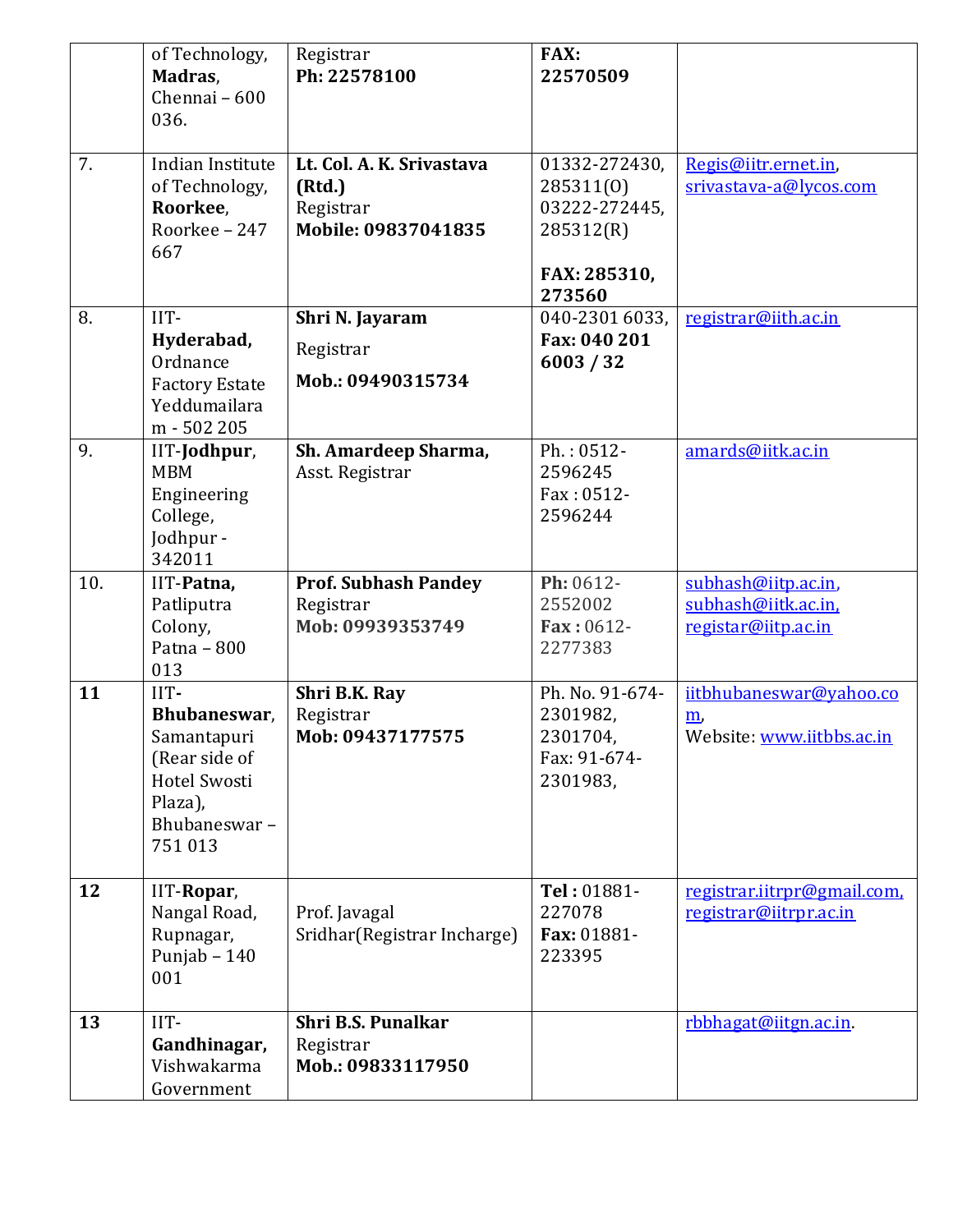|                  | Engineering<br>College<br>Complex,<br>Chandkheda,<br>Visat-<br>Gandhinagar<br>Highway,<br>Ahmedabad-<br>382 424                                                     |                                                         |                                                                                                                           |                                      |
|------------------|---------------------------------------------------------------------------------------------------------------------------------------------------------------------|---------------------------------------------------------|---------------------------------------------------------------------------------------------------------------------------|--------------------------------------|
| 14               | IIT-Indore,<br>Institute of<br>Engineering<br>and<br>Technology,<br>DAVV Campus,<br>Khandwa Road,<br>Indore - 452<br>017                                            | Dr. A R Subramanian,<br>Registrar                       | Phone: +91 731<br>2366382,<br>+91 731 2438<br>718 (PA to<br>Registrar)<br>Fax: +91 731<br>2364 182                        | registrar@iiti.ac.in                 |
| 15               | Indian Institute<br>of Technology,<br>Mandi<br><b>PWD Rest</b><br>House 2 <sup>nd</sup> Floor<br>Near Bus Stand,<br><b>Mandi</b> - 175<br>001, Himachal<br>Pradesh. | Mr. Ramesh Chand<br>Sawhney,<br>Officer on Special Duty | Rele-Fax:<br>01905-237731<br>91-1905-<br>237943                                                                           | regis@iitmandi.ac.in                 |
| 16               | Indian Institute<br>of Technology,<br><b>BHU</b><br>Varanasi-<br>221005 (UP)                                                                                        | Dr. SP Mathur<br>Registrar                              | $+91542$<br>2368427,<br><b>Phone No.: +91</b><br>542 2307002,<br>2367780,<br>6701808<br>$\text{Fax}: +91\,542$<br>2368428 | registrar@itbhu.ac.in                |
|                  |                                                                                                                                                                     | <b>Indian Institute of Indian Technology (IIITs)</b>    |                                                                                                                           |                                      |
| $\mathbf{1}$     | Indian Institute                                                                                                                                                    | Mr. R P Dwivedi                                         | $+91 - 761$                                                                                                               | rpdwivedi[at]iiitdmj.ac.in           |
|                  | of Information<br>Technology,                                                                                                                                       | Registrar                                               | 2632493<br>(Ext.493)                                                                                                      |                                      |
|                  | Design and                                                                                                                                                          |                                                         |                                                                                                                           |                                      |
|                  | Manufacturing,                                                                                                                                                      |                                                         |                                                                                                                           |                                      |
|                  | Jabalpur                                                                                                                                                            |                                                         |                                                                                                                           |                                      |
| $\boldsymbol{2}$ | Indian Institute                                                                                                                                                    | <b>Prof. R. Gnanamoorthy</b>                            |                                                                                                                           | 044-27476302   gmoorthy@iiitdm.ac.in |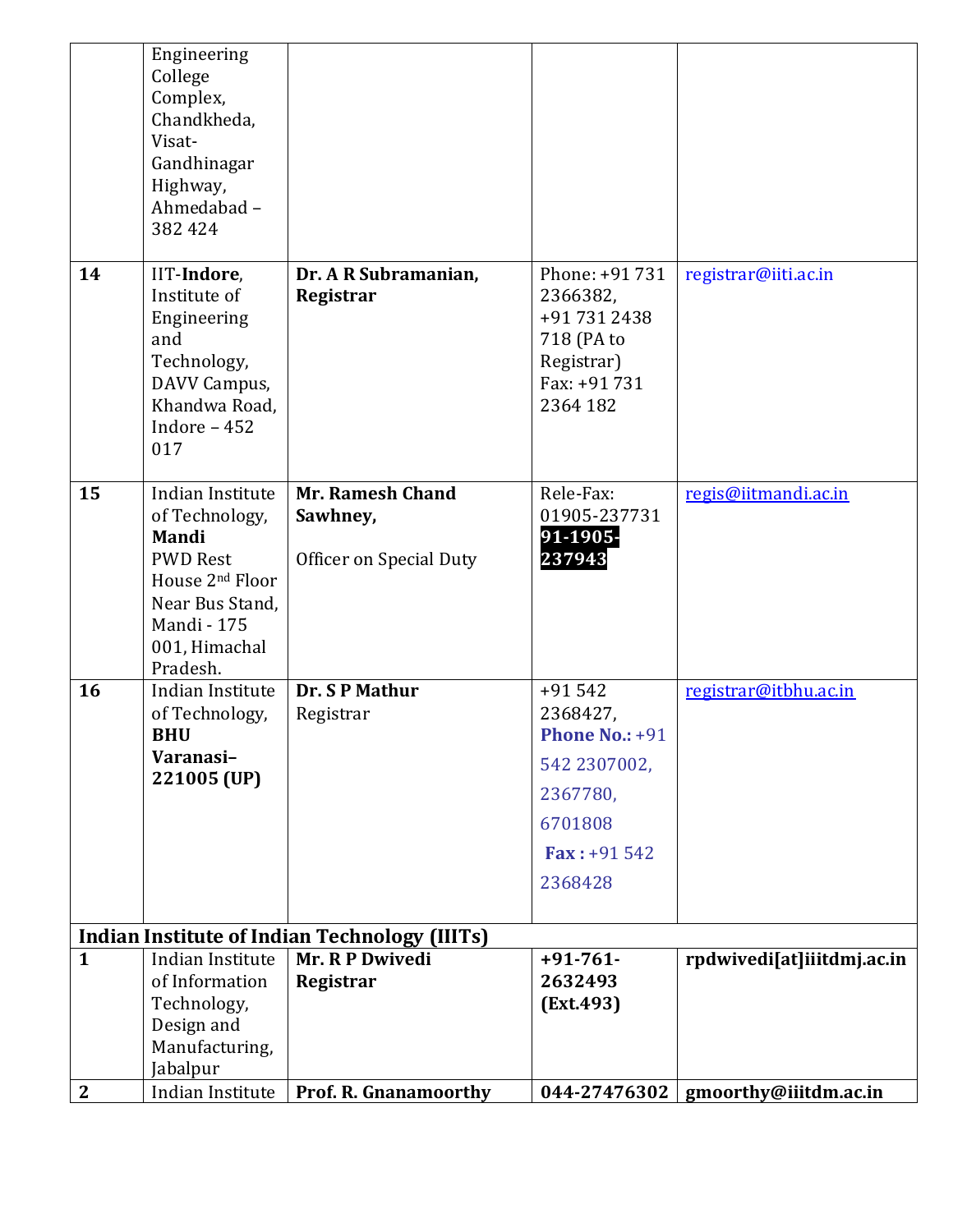|     | of Information        | Registrar                                      |               |                     |
|-----|-----------------------|------------------------------------------------|---------------|---------------------|
|     | Technology            |                                                |               |                     |
|     | Design &              |                                                |               |                     |
|     | Manufacturing         |                                                |               |                     |
|     | Kancheepuram          |                                                |               |                     |
| 3   | Indian Institute      | Mr. A. Chidambaram                             | 044-27476308  | chidam@iiitdm.ac.in |
|     | of Information        | <b>Deputy Registrar</b>                        |               |                     |
|     | Technology and        |                                                |               |                     |
|     | Management,           |                                                |               |                     |
|     | Gwalior               |                                                |               |                     |
| 4   | Indian Institute      | Dr. Ashish Kumar                               | 0532-2922006  | ar@iiita.ac.in      |
|     | of Information        | <b>Deputy Registrar</b>                        |               |                     |
|     | Technology,           |                                                |               |                     |
|     | Allahabad             |                                                |               |                     |
|     |                       | <b>Indian Institute of Management (IIMs)</b>   |               |                     |
| 1.  | <b>IIM</b>            | Col. Manoj Bhatt                               | Mobile:-      |                     |
|     | Ahmedabad             |                                                | 09558808218   |                     |
|     |                       |                                                |               |                     |
| 2.  | <b>IIM Bangalore</b>  | Col. (Retd.) Raghbir Singh                     | Mobile:       |                     |
|     |                       | Chief Administrative Officer                   | 09535108302   |                     |
|     |                       |                                                | Phone: 011-   |                     |
|     |                       |                                                | 2699 3011     |                     |
| 3.  | <b>IIM Calcutta</b>   | Col. (Retd) Alok Chandra                       | Mobile:-      |                     |
|     |                       | Chief Administrative Officer                   | 08017509632   |                     |
| 4.  | <b>IIM</b> Indore     | Prof. Amitabh Deo Kodwani                      | Phone: 0731   |                     |
|     |                       |                                                | 2439529       |                     |
|     |                       |                                                | Mob: 097558   |                     |
|     |                       |                                                | 00978         |                     |
| 5.  | <b>IIM Kozhikode</b>  | Dr. Joffi Thomas,                              | Mobile:-      |                     |
|     |                       | <b>Chairperson Students</b>                    | 9746380925    |                     |
|     |                       | <b>Affairs</b>                                 | Landline:-    |                     |
|     |                       |                                                | 0495-2809117  |                     |
| 6.  | <b>RGIIM Shillong</b> | Prof. Sanjeeb Kakoty                           | Mobile:-      |                     |
|     |                       |                                                | 09436118372   |                     |
| 7.  | <b>IIM Rohtak</b>     | Dr Suresh Kumar Jakhar                         | Landline:-    |                     |
|     |                       | <b>Visiting Assistant Professor</b>            | 01262-228537. |                     |
| 8.  | <b>IIM Ranchi</b>     | Dean. Prof. P.K. Bala                          |               |                     |
| 9.  |                       |                                                | Mobile No-    |                     |
|     | <b>IIM Raipur</b>     | Dr Ashish Kumar Garg<br><b>Asstt Professor</b> | 9200097318    |                     |
|     |                       | Finance & Accounting                           |               |                     |
| 10. | <b>IIM</b>            | Prof. Nithiyanada                              |               |                     |
|     | Tiruchirappalli       |                                                |               |                     |
|     |                       |                                                |               |                     |
| 11. | <b>IIM Udaipur</b>    | Mr Joel Xavier                                 | Mobile :-     |                     |
|     |                       |                                                | 8290755158    |                     |
|     |                       |                                                | Land line:-   |                     |
|     |                       |                                                | 0294-2477141. |                     |
|     |                       |                                                |               |                     |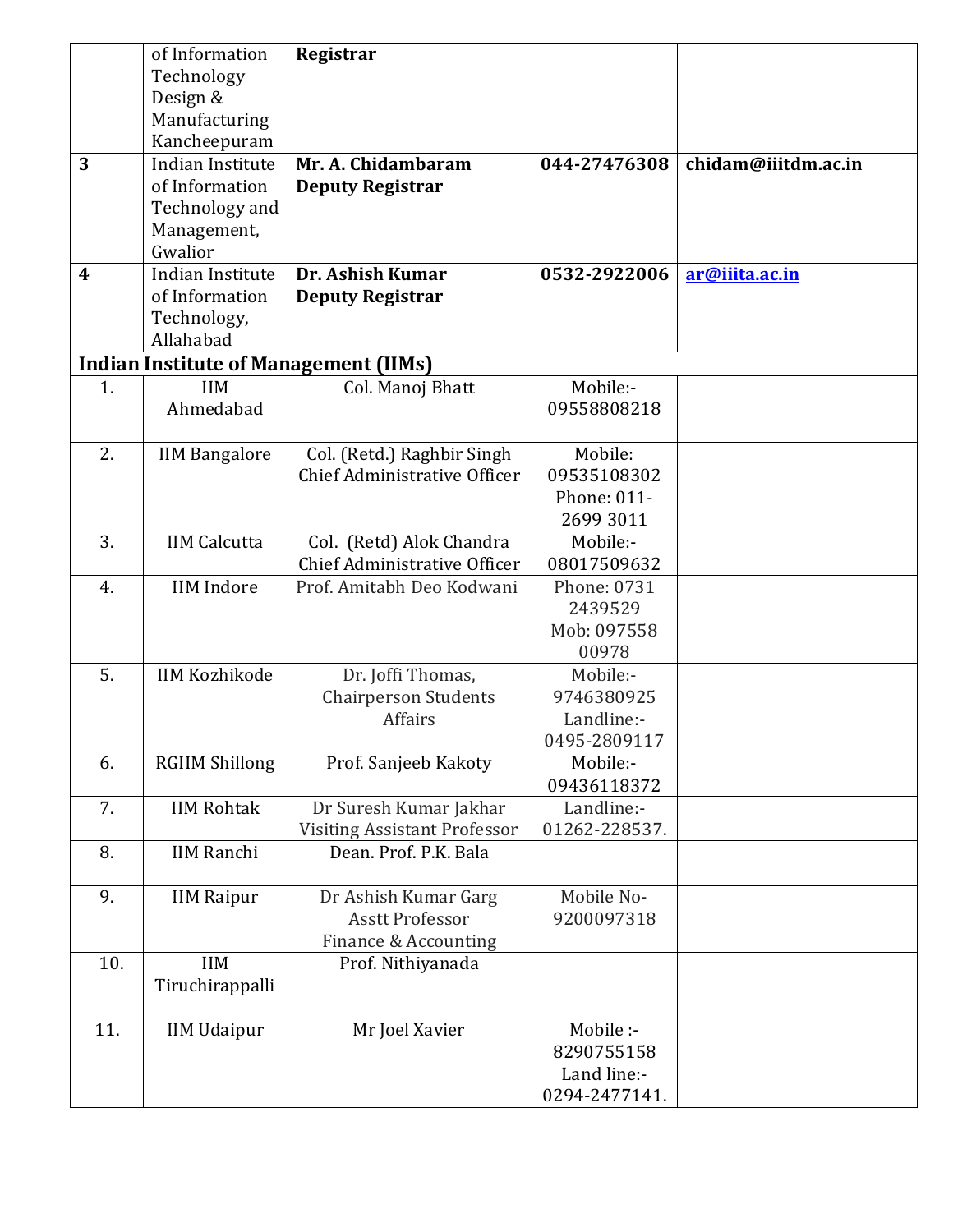| 12.                | <b>IIM Kashipur</b>       | Professor Rajat Sharma                          | Mobile :-      |                            |
|--------------------|---------------------------|-------------------------------------------------|----------------|----------------------------|
|                    |                           |                                                 | 8393007004     |                            |
| 13.                | IISER,                    | Col. Raja Shekhar                               | Mobile:-       |                            |
|                    | Pune                      |                                                 | Lendline:-020- |                            |
|                    |                           |                                                 | 25908155       |                            |
| 14.                | IISER,                    | Registrar                                       | Mobile:-       |                            |
| Mohali             |                           | <b>IISER Mohali.</b>                            | 08427783344    |                            |
|                    |                           |                                                 | Landline:-     |                            |
|                    |                           |                                                 | 0172-2240124.  |                            |
| 15.                | IISER,                    | <b>Mr. K V Satya Murty</b>                      | Mobile :-      |                            |
|                    | Bhopal,                   | Registrar                                       |                |                            |
| 16.                | IISER,                    | Dr. Srinavasa Muty,                             | Mobile:-       |                            |
|                    | <b>TVM</b>                | Dean Student Afairs                             | +91828124958   |                            |
|                    |                           |                                                 | 4.             |                            |
|                    |                           | <b>School of Planning and Architecture, SPA</b> |                |                            |
| 1.                 | <b>SPA, Bhopal</b>        | Mr. Saurabh Tweari,                             | 08982000239    | saurabh@spabhopal.ac.in    |
|                    |                           | <b>Assistant Professor</b>                      |                |                            |
|                    |                           |                                                 |                |                            |
| 2.                 | SPA Vijaywada             | Dr. P. Krighar Mohan,                           | 09676403865    | registrar@spa.ac.in        |
|                    |                           | Registrar                                       |                |                            |
| 3.                 | SPA, Delhi                | Prof. Dr. P.S.N. Rao                            | 09891137388    |                            |
|                    |                           | Registrar                                       |                |                            |
| <b>ISM Dhanbad</b> |                           |                                                 |                |                            |
| 1.                 | <b>ISM Dhanbad</b>        | Prof. B.C.Sarkar                                | 09431121653    | bhabesh_sarkar2003@ya      |
|                    |                           |                                                 |                | hoo.co.in                  |
|                    |                           | <b>National Institute of Technology (NITs)</b>  |                |                            |
| 11.                | NIT Agartala              | Dr. Priyanath Das, Dean                         | 09436541700    | Priyanath70@gmail.comp     |
|                    |                           | $[S.W.]$ and                                    |                |                            |
|                    |                           | Mr. S. Chakrabarti, Registrar                   |                |                            |
|                    |                           | [I/c]                                           | 09436120127    |                            |
| 12.                | NIT Allahabad             | Dr. Sarvesh K. Tiwari,                          | 0532-2271011   | registrar@mnnit.ac.in      |
|                    |                           | Registrar                                       | 09415014160    |                            |
| 13.                | <b>MANIT Bhopal</b>       | Dr. R.M. Sarviya                                | 09826394581    | rmsarviya@gmail.com        |
|                    |                           | Dean [Student Welfare]                          |                |                            |
| 14.                | <b>NIT Calicut</b>        | Dr. B. Sukumar, Registrar                       | 0495-2286106   | registrar@nitc.ac.in       |
|                    |                           |                                                 |                |                            |
| 15.                | NIT Durgapur              | Col. (Retd.) P.D.S. Sandhu                      | 0343-2752007   | registrar@admin.nitdgp.ac. |
|                    |                           | Registrar                                       | 0343-2754430   | in                         |
|                    |                           |                                                 | 09434788102    | anjhith@yahoo.com          |
| 16.                | <b>NIT Hamirpur</b>       | Dr. A.S. Singha, Registrar                      | 01972-224390   | registrar@nith.ac.in       |
| 17.                | <b>MNIT</b> Jaipur        | Shri Manish Kumar Jindal,                       | 141-2713387,   | registrar@mnit.ac.in       |
|                    |                           | Registrar                                       | 2713204        |                            |
| 18.                | DR BRA NIT                | Dr. S J S Bedi, Registrar                       | 09815270971    | registrar@nitj.ac.in       |
|                    | Jalandhar                 |                                                 |                |                            |
| 19.                | <b>NIT</b>                | Prof. Shailendra Kumar,                         | 09431347117    | registrar@nitjsr.ac.in     |
|                    | Jamshedpur                | Registrar                                       |                |                            |
|                    |                           |                                                 |                |                            |
| 20.                | <b>NIT</b><br>Kurukshetra | Prof. G.R. Samantharay, Dy.<br>Registrar        | 09896039769    | g_samantaray@rediimail.co  |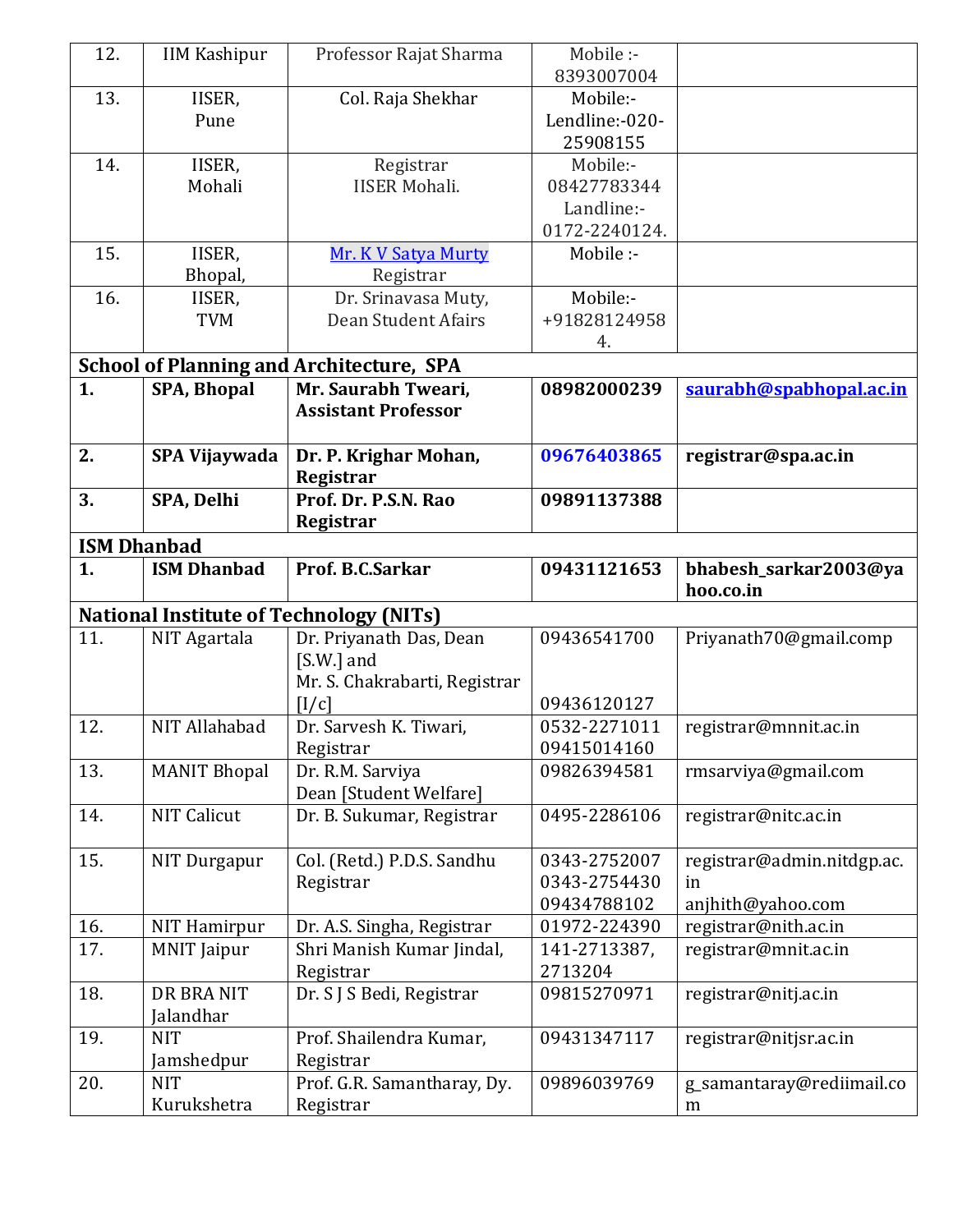| 21. | <b>VNIT, Nagpur</b>  | Dr. Rajendra Yerpude,<br>Registrar | 0712-2226240<br>09822471162 | registrar@vnit.ac.in        |
|-----|----------------------|------------------------------------|-----------------------------|-----------------------------|
| 22. | <b>NIT Patna</b>     | Sh. G.K. Chaudhary                 | 09431821675                 | girishkrchoudhary@yahoo.    |
|     |                      | Professor, Dean                    |                             | co.in                       |
| 23. | NIT Raipur           | Prof. Anant Rajimwali, Dean        | 9893411846                  | anant.rajimwale@gmail.co    |
|     |                      | <b>Students Welfare</b>            |                             | m                           |
| 24. | NIT Rourkela         | Prof. Kishore Chandra Pati,        | $0661 -$                    | kcpati@nitrkl.ac.in         |
|     |                      | Dean, Students Affairs             | 2462710/2463                |                             |
|     |                      |                                    | 710                         |                             |
| 25. | NIT Silchar          | Dr. Nalin Dev Choudhury,           | 09435073310                 | nalinbdc@yahoo.com          |
|     |                      | <b>Asstt Professor</b>             | 09435173835                 |                             |
|     |                      | and Dr. L.C. Saikia, Asstt.        |                             |                             |
|     |                      | Professor                          |                             | lcsaikia@yahoo.com          |
| 26. | <b>NIT Srinagar</b>  | Sh. F.A. Mir,                      | 09906523922                 | fayazamir@yahoo.co.in       |
|     |                      | Registrar $\{I/c\}$                |                             |                             |
| 27. | <b>SVNIT Surat</b>   | Sh. H.A. Parmar,                   | 09825141177                 | registrar@svnit.ac.in       |
| 28. | <b>NIT Surathkal</b> | Registrar<br>Sh. K. Ravindranatha, | $+91-824-$                  |                             |
|     |                      |                                    | 2473006+91-                 | rnath@nitk.ac.in,           |
|     |                      | Registrar $\{I/c\}$                | 824-2474068                 | registrar@nitk.ac.in        |
| 29. | NIT-                 | Prof. M. Punniyamoorthy,           | 09489066223                 | punniya@nitt.edu            |
|     | Tiruchirapalli       | Dean [ID]                          |                             |                             |
| 30. | NIT Warangal         | Prof. S. Srinivas Rao, Dean        | 09490165362                 | Dean_sa@nitw.ac.in          |
|     |                      | [Student Welfare]                  | 08702462016                 |                             |
| 31. | NIT Arunachal        | Prof. P.D. Kashyap                 | 09436271839                 | pd_kashyap@yahoo.co.in      |
|     | Pradesh              | <b>Associate Professor</b>         |                             |                             |
| 32. | NIT Delhi            | Sh. R.K. Verma,                    | 08588858335                 | dyregistrar@nitdelhi.ac.in  |
|     |                      | Dy. Registrar                      |                             | rkverma.kamal@gmail.com     |
| 33. | NIT Goa              | Dr. P. Prashant,                   | 09881096695                 | Sports_officer@nitgoa.ac.in |
|     |                      | Sport Officer                      |                             |                             |
| 34. | <b>NIT Manipur</b>   | Shri Rajkumar Lalit Singh          | 09436890391                 | rklalit@nitmanipur.ac.in    |
|     |                      | Registrar                          |                             | registrar.nitmn@gmail.com   |
| 35. | NIT Meghalaya        | Dr. Anup Dandapat,                 | 09485177019                 | Anup.dandapat@gmail.com     |
|     |                      | Associate Dean [Academy]           |                             |                             |
| 36. | <b>NIT Mizoram</b>   | Sh. P. Ajamal Koya,                | 09612777498                 | ajmalkoya@gmail.com         |
|     |                      | Asstt. Professor                   |                             |                             |
| 37. | NIT Nagaland         | Mr. Nzanthung Ngullie, Dy.         | 09856041074                 | Nzan01@gmail.com            |
|     |                      | Registrar                          |                             |                             |
| 38. | <b>NIT</b>           | Prof. G.S. Mahapatra,              | 07598111189                 | registrar@nitpy.ac.in       |
|     | Puducherry           | $Registrar{I/c}$                   |                             |                             |
| 39. | <b>NIT Sikkim</b>    | Sh. Dhananjay Tripathi,            | 09454950275                 | dhananjyastripathi@gmail.   |
|     |                      | Faculty In-charge                  |                             | com                         |
| 40. | <b>NIT</b>           | Prof. Saroj Ranjan De,             | 09557750892                 | Sarojiit2k@gmail.com        |
|     | Uttarakhand          | <b>Associate Dean [Academy]</b>    |                             |                             |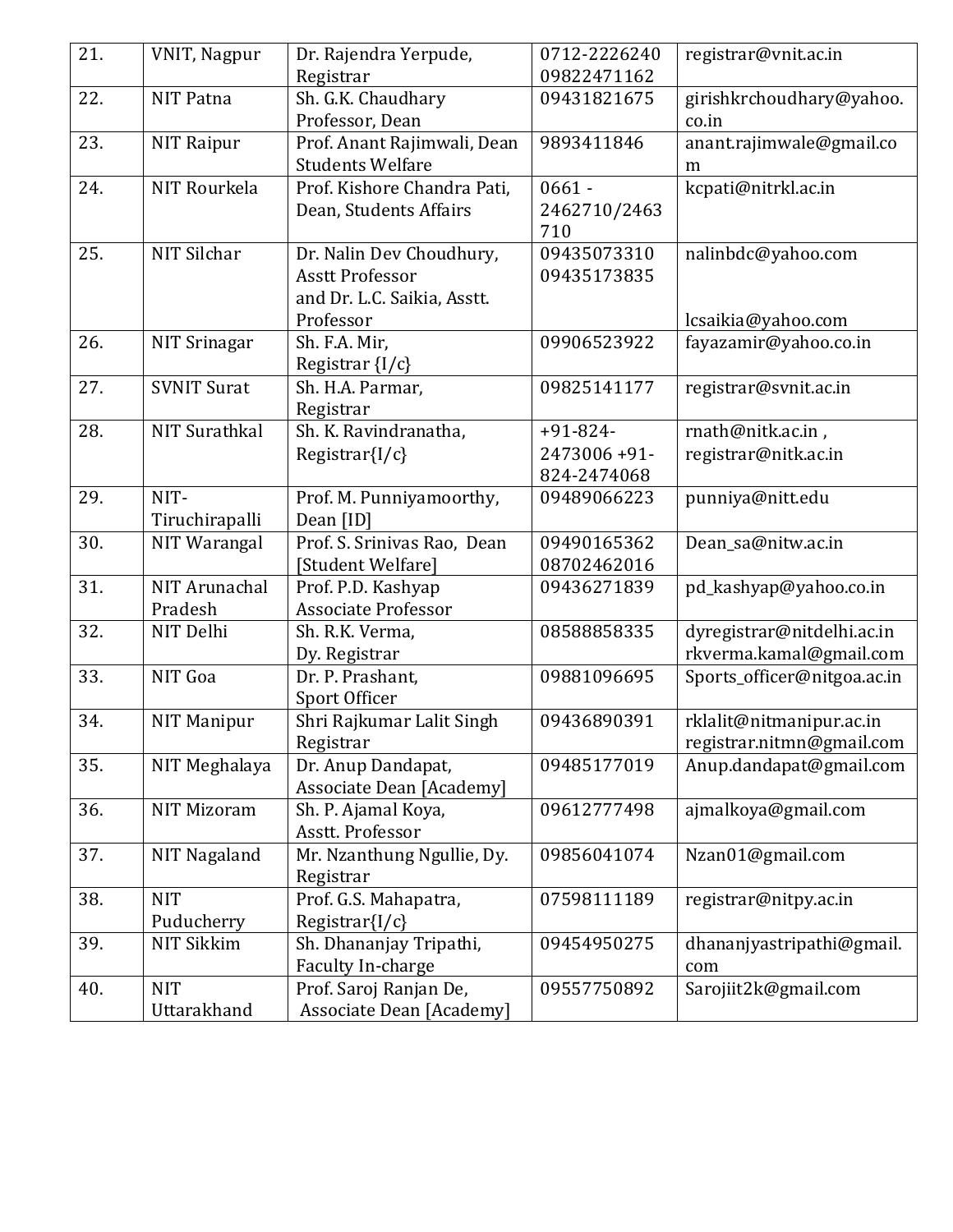|           | m mum ovunch ivi |                                                              | <u> 1 сеписат ваасастоп ттиот в </u>                                                                        |                                                                                              |              |
|-----------|------------------|--------------------------------------------------------------|-------------------------------------------------------------------------------------------------------------|----------------------------------------------------------------------------------------------|--------------|
| <b>Sr</b> | <b>State</b>     | Institute                                                    | <b>Address</b>                                                                                              | <b>Contact Person /</b><br>Coordinator                                                       | Mobile / Tel |
| 01        | <b>MP</b>        | Jai Narain<br>College of<br>Technology                       | New Chouksey nagar,<br>Berasia Road, Bhopal<br>(M.P.)                                                       | Prof. B.L.Rai<br>Dean Administration<br>blrai 08 76@yahoo.co.in                              | 9826826703   |
| 02        | <b>MP</b>        | Sagar Institute<br>of Science &<br>Technology                | Opp Airport Gandhi<br>Nagar Bhopal                                                                          | Mr. B.S. Kushwah<br>Administrator<br>bskushwah64@gmail.com                                   | 9977949464   |
| 03        | <b>MP</b>        | Mahakal<br>Institute of<br>Technology                        | Behind Air Strip,<br>Karcha Road, Datana,<br>Dewas Road, Ujjain<br>(M.P.)                                   | Dr. K.B.Sharma<br>Dean Administration<br>sharmak v@yahoo.co.in                               | 9425496339   |
| 04        | <b>MP</b>        | Oriental<br>College of<br>Technology                         | Thakral Nagar, Raisen<br>Road, Bhopal (M.P.)                                                                | Mr. Sanjay Sharma<br>Sr. Asst. Professor<br>sanjaysharma@oriental.ac.<br>$\operatorname{in}$ | 9827176200   |
| 05        | <b>MP</b>        | Technocrats<br>Institute of<br>Technology<br>(Excellence)    | Infront of<br>hathaikheda Dam,<br>Post Piplani,<br>P.B.No.24, BHEL<br>Bhopal (M.P.)                         | Dr. Bhupendra Verma<br>Director<br>bkverma3@gmail.com                                        | 9425150411   |
| 06        | Gujarat          | Parul Institute<br>of Engineering<br>& Technology            | P.O.Limda, Tal.<br>Waghodia, Dist.<br>Vadodara, Gujarat                                                     | Prof. Yash Chawla<br>Head Dept. of Events and<br><b>Media Relations</b><br>vash@parul.ac.in  | 9099040575   |
| 07        | Gujarat          | SAL College of<br>Engineering                                | Opp. Science City,<br>Village Bhadaj, Sola<br>road, Ahmedabad,<br>Gujarat                                   | Dr. Rupesh Vasani<br>Director<br>rupeshvasani@yahoo.co.uk                                    | 9825094982   |
| 08        | Gujarat          | Entrepreneurs<br>hip<br>Development<br>Institute of<br>India | Via Ahmedabad<br>Airport & Indira<br>Bridge, P.O. Bhat Dist.<br>Gandhinagar, Gujarat                        | Dr. Sunil Shukla<br>Chairman<br>sunilshukla@ediindia.org                                     | 9824046500   |
| 09        | Gujarat          | L.J.Institute of<br>Engineering &<br>Technology              | Near Nagdev Kalyan<br>mandir, Sarkhej<br>Gandhinagar<br>Highway, Sanad Cross<br>Road, Ahmedabad,<br>Gujarat | Mr. Kunal Desai<br>Director Physical<br>Education<br>manish@ljinstitutes.org                 | 9909200010   |
| 10        | C.G.             | Rungta<br>Engineering<br>College                             | Rungta Education<br>Campus, Kohka Road,<br>Kurud, Bhilai, C.G.                                              | Dr. S.M.Prasannakumar<br>Director<br>prasanna@rungta.ac.in                                   | 9229355568   |
| 11        | C.G.             | Disha Institute<br>of Management<br>and                      | Satya Vihar<br>Vidhansabha<br>Chandrakhuri Marg                                                             | Mr. G.K.Dubey<br>Registrar<br>registrar@dishamail.com                                        | 9893594010   |

## **[All India Council for Technical Education](http://www.aicte-india.org/) (AICTE)**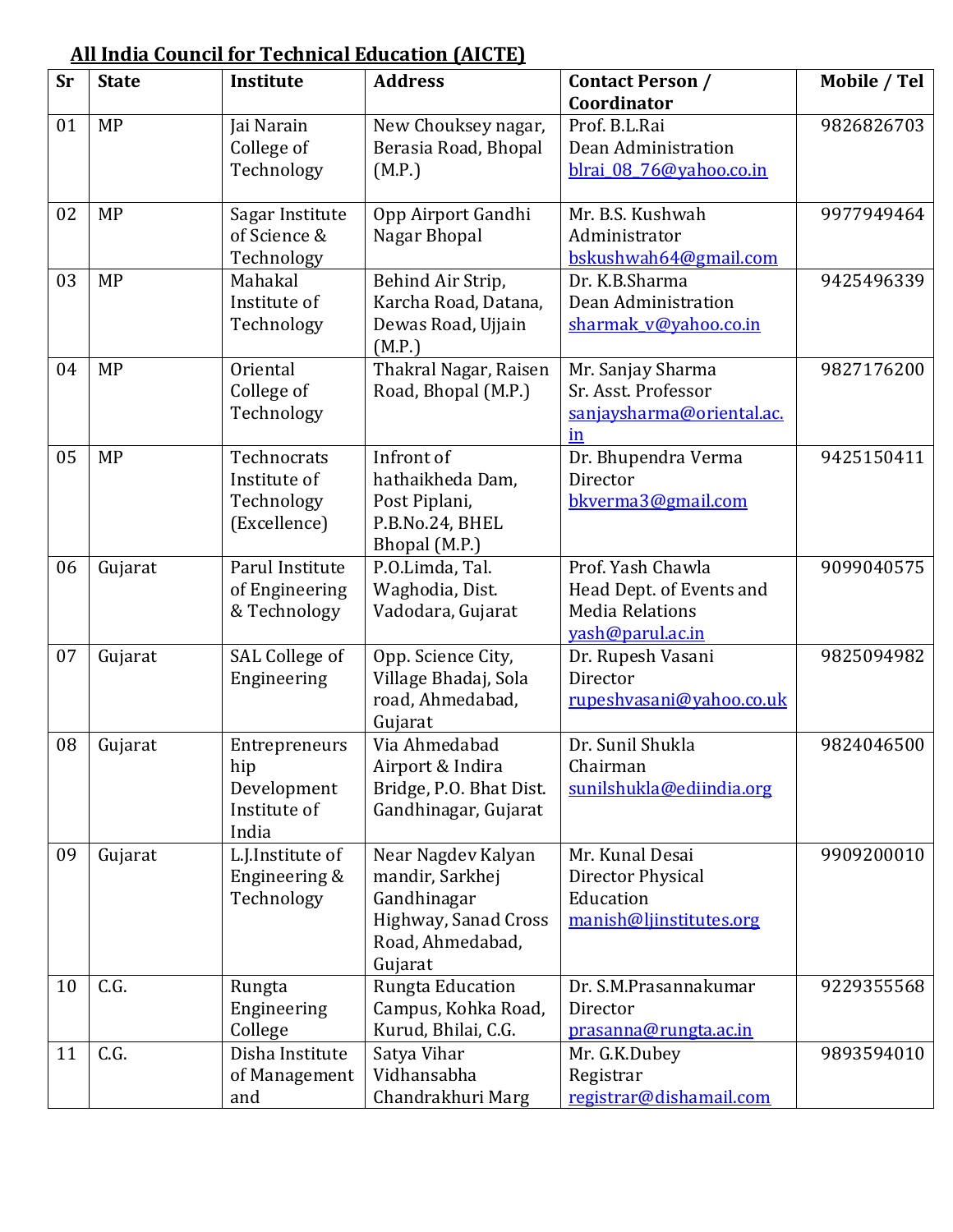|    |            | Technology                                                                                | (Mandir Hasaud) Vill-<br>Pacheda Teh. Arang,<br>Raipur, C.G.                                                                             |                                                                                                                       |                                          |
|----|------------|-------------------------------------------------------------------------------------------|------------------------------------------------------------------------------------------------------------------------------------------|-----------------------------------------------------------------------------------------------------------------------|------------------------------------------|
| 12 | Telangana  | <b>CHAITANYA</b><br><b>BHARATHI</b><br><b>INSTITUTE OF</b><br><b>TECHNOLOGY</b><br>(CBIT) | <b>CHAITANYA</b><br>BHARATHI POST,<br>GANDIPET, KOKAPET<br>$(VILL)$ ,<br><b>HYDERABAD</b>                                                | DR.CHENNAKESAVA RAO<br>Principal<br>principal@cbit.ac.in                                                              | 9866141821<br>040-24193276               |
| 13 | Telangana  | <b>VASABI</b><br><b>COLLEGE OF</b><br>ENGINEERING                                         | $9 - 5 - 81$<br>IBRAHIMBAGH,<br><b>HYDERABAD</b>                                                                                         | Dr. VENKATA RAMANA<br><b>MURTY</b><br>Principal<br>ramanamurty.govindaraju<br>@gmail.com<br>principal@staff.vce.ac.in | 9985306522<br>$040 -$<br>23146003        |
| 14 | Telangana  | <b>VIGNANA</b><br><b>BHARATHI</b><br><b>INSTITUTE OF</b><br><b>TECHNOLOGY</b>             | AUSHAPUR VILLAGE,<br><b>GHATKESAR</b><br>MANDAL,<br><b>RANGA REDDY</b><br>DISTRICT,<br>PIN - 501 301                                     | Dr. Monohar Reddy<br>Principal<br>principal@vbithyd.ac.in<br>gangidimanohar@gmail.co<br>m<br>vbitweb@gmail.com        | 9849201362<br>8415200121                 |
| 15 | Telangana  | <b>VAAGDEVI</b><br><b>COLLEGE OF</b><br>ENGINEERING                                       | <b>BOLLIKUNTA</b><br>(VILLAGE)<br>SANGEM (MANDAL)<br>WARANGAL (DIST.) -<br>506 005                                                       | Dr. Devendra Reddy<br>Dr. PRAKASH<br>Principal<br>chandupatla1222@yahoo.c<br>o.in<br>vaagdeviwgl@gmail.com            | 09849058595<br>7799176969<br>870-2865182 |
| 16 | Telangana  | ANNAMACHAR<br>YA INSTITUTE<br><b>OF</b><br>TECHNOLOGY<br><b>AND SCIENCES</b>              | VENKATAPURAM<br>(VILLAGE),<br>MANGALAM ROAD,<br>KARAKAMBADI(POST<br>),<br>RENIGUNTA(MANDA<br>L),TIRUPATI-517520,<br><b>CHITTOOR DIST</b> | Dr. Veera Reddy<br>Principal<br>veerareddy vc@yahoo.co<br>$\underline{\mathbf{m}}$                                    | 09849409094<br>09948149222               |
| 17 | Tamil Nadu | P S G Institute<br>of technology,<br>Coimbatore                                           | Coimbatore                                                                                                                               | Prof Rudramurthy                                                                                                      | 09952427224.                             |
| 18 | Tamil NAdu | Thiyagarajar<br>college of<br>engineering,<br>Madurai -                                   | Madurai                                                                                                                                  | Prof Abaykumar -                                                                                                      | 09952423335.                             |
| 19 |            | Panimalar<br>engineering<br>college, Chennai                                              | Chennai                                                                                                                                  | Mr radhakrishnan -                                                                                                    | 09840117470                              |
| 20 | Tamil Nadu | Dhanalakshmi                                                                              | Peramblur                                                                                                                                | Principal                                                                                                             | 09443457824                              |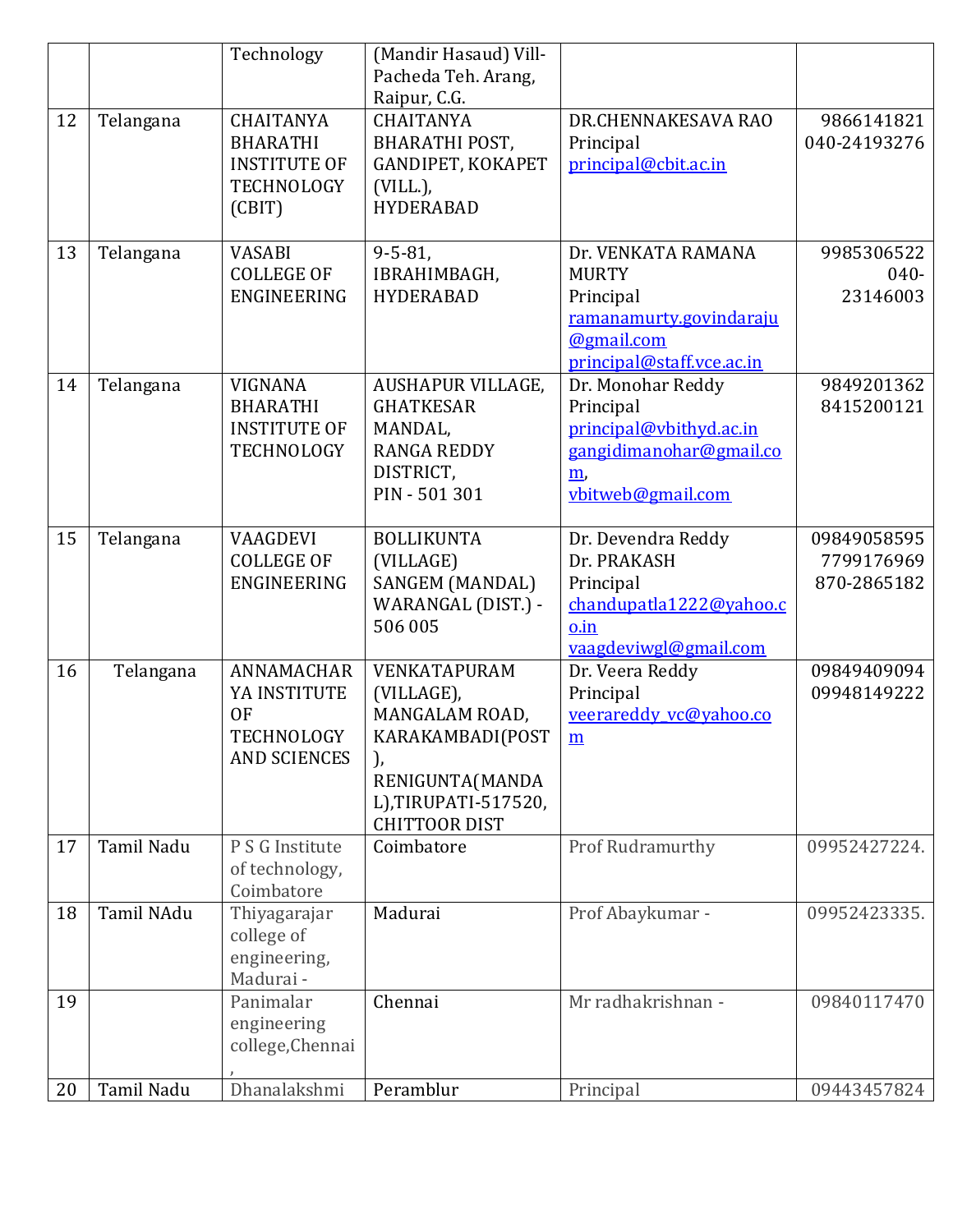|    |                              | Srinivasan<br>engineering<br>college,                                          |                                                                                       |                        |             |
|----|------------------------------|--------------------------------------------------------------------------------|---------------------------------------------------------------------------------------|------------------------|-------------|
|    |                              | perambalur,                                                                    |                                                                                       |                        |             |
| 21 | Puducherry                   | Rajiv Gandhi<br>college of engg<br>and tech,<br>Puducherry                     | Puducherry                                                                            | Prof Iyyapan           | 09345466411 |
| 22 | Karnataka                    | Acharya<br>institute of<br>technology                                          | Bangalore,                                                                            | Dr Bhusan              | 09901490991 |
| 23 | Karnataka                    | <b>Srinivas</b><br>institute of<br>technology,                                 | Mangalore,                                                                            | Prof Ajai              | 09739785403 |
| 24 | Karnataka                    | Jain college of<br>engineering<br>Belgaum,                                     | Belgaum                                                                               | Mr vishwanath -        | 09880242626 |
| 25 | Karnataka                    | S J college of<br>engineering,<br>Mysore,                                      | Mysore                                                                                | Dr B G Sangameshwara - | 09686677225 |
| 26 | <b>WEST</b><br><b>BENGAL</b> | MURSHIDABAD<br><b>INSTITUTE OF</b><br><b>TECHNOLOGY</b>                        | PO. Cossimbazar Raj<br>Murshidabad<br>742 102                                         | mit 1957@yahoo.co.in   | 9433222618  |
| 27 | <b>WEST</b><br><b>BENGAL</b> | <b>HERITAGE</b><br><b>INSTITUTE OF</b><br><b>TECHNOLOGY</b>                    | Chowbaga Road,<br>Anandapur, PO-East<br>Kolkata Township,<br><b>Kolkata 700 039</b>   | admin@heritageit.edu   | 9830014571  |
| 28 | <b>WEST</b><br><b>BENGAL</b> | <b>CAMELLIA</b><br><b>INSTITUTE OF</b><br><b>TECHNOLOGY</b><br>&<br>MANAGEMENT | Halder Dighi, G. T.<br>Road, Bainchi<br><b>Hooghly 712134</b>                         | info@camelliagroup.in  | 9007030177  |
| 29 | <b>WEST</b><br><b>BENGAL</b> | <b>ER. B.C. ROY</b><br>ENGINEERING<br>COLLEGE,<br><b>DURGAPUR</b>              | Lokenath Bhawan,<br>Ambagan, Durgapur<br>713 213, Burdwan                             | info@bcrec.ac.in       | 9474556013  |
| 30 | <b>WEST</b><br><b>BENGAL</b> | <b>HALDIA</b><br><b>INSTITUTE OF</b><br>TECHNOLOGY                             | <b>ICARE Complex, HIT</b><br>Campus, PO-<br>Hatiberia,<br>Haldia 721 657<br>Midnapore | admin@hithaldia.in     | 9831271520  |
| 31 | ORISSA                       | <b>VEER</b><br><b>SURENDRA SAI</b><br><b>UNIVERSITY</b><br><b>OF</b>           | PO. BURLA ENGG.<br>COLLEGE, DIST.<br>SAMBALPUR, BURLA,<br><b>SAMBALPUR</b>            | vcvssut@gmail.com      | 9437572477  |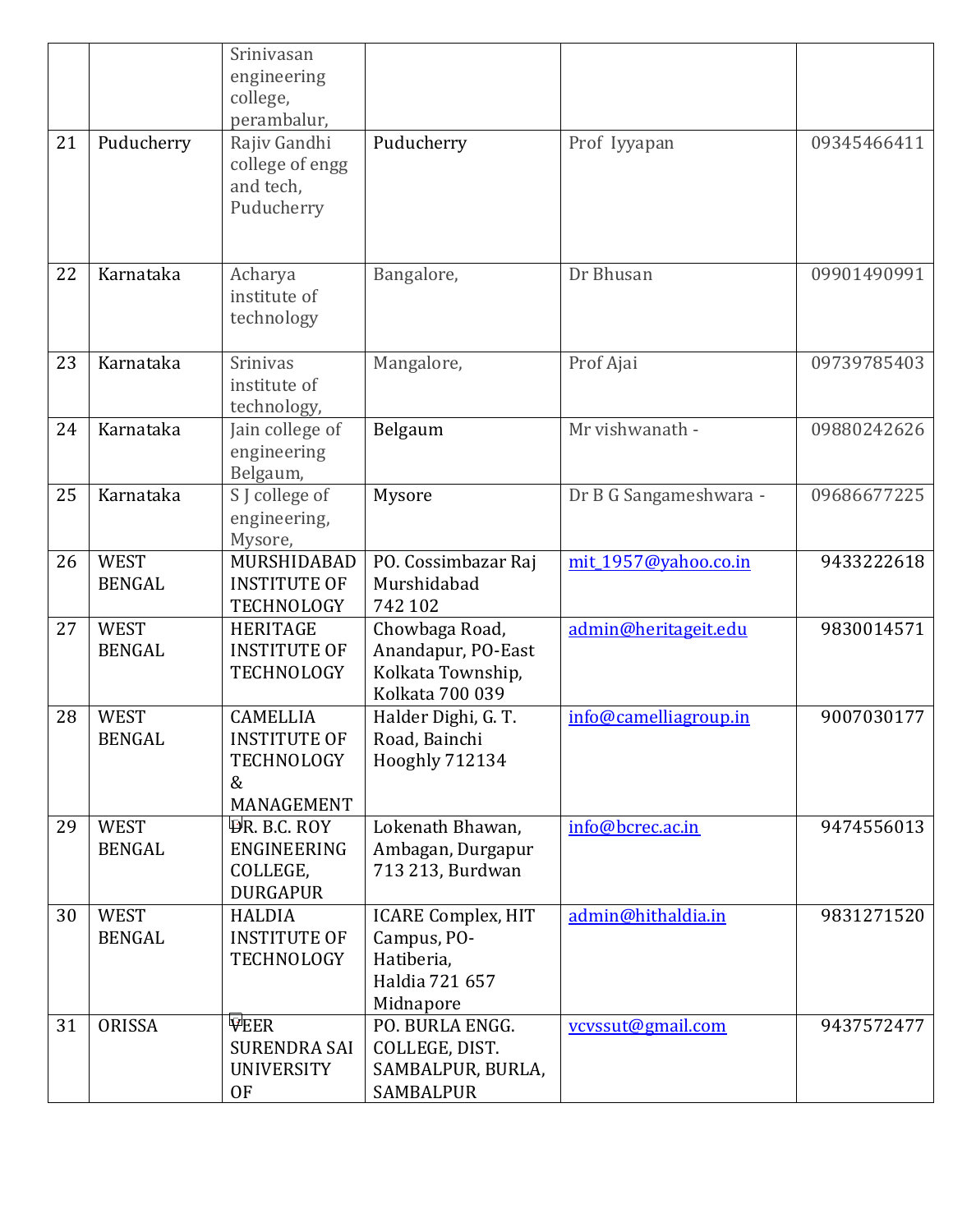|    |               | TECHNOLOGY,                  | Pin 768 018           |                            |            |
|----|---------------|------------------------------|-----------------------|----------------------------|------------|
|    |               | <b>BURLA</b>                 |                       |                            |            |
| 32 | ORISSA        | GOVT.                        | At Bidyadharpur, po   | govtpolytechnic.bls@rediff | 9437462769 |
|    |               | <b>POLYTECHNIC</b>           | Remuna, Dist,         | mail.com                   |            |
|    |               | <b>BALASORE</b>              | <b>Balasore</b>       |                            |            |
|    |               |                              | Bidyadharpur          |                            |            |
|    |               |                              | Cuttack, Orissa       |                            |            |
|    |               | 同                            |                       |                            |            |
| 33 | <b>ORISSA</b> | <b>C.V.RAMAN</b>             | Vidya Nagar, Mohura,  | chairman@cvrgi.edu.in      | 9861026829 |
|    |               | <b>COLLEGE OF</b>            | Janla, Bhubaneswar    |                            |            |
|    |               | ENGINEERING                  | 752 054               |                            |            |
| 34 | ORISSA        | <b>NATIONAL</b>              | Palur Hills,          | smudali@rediffmail.com     | 9437044480 |
|    |               | <b>INSTITUTE OF</b>          | Berhampur             |                            |            |
|    |               | <b>SCIENCE &amp;</b>         | 761 007, Dist:        |                            |            |
|    |               | <b>TECHNOLOGY</b>            | Ganjam                |                            |            |
| 35 | ORISSA        | <b>BALASORE</b>              | Sergarh, Balasore     | bcetbalasore@yahoo.com     | 9437101376 |
|    |               | <b>COLLEGE OF</b>            | 756060                |                            |            |
|    |               | ENGINEERING                  |                       |                            |            |
|    |               | <b>AND</b>                   |                       |                            |            |
|    |               | <b>TECHNOLOGY</b>            |                       |                            |            |
| 36 | ORISSA        | <b>DHANESWAR</b>             | Kairapari, PO Kotsahi | driemsmba@gmail.com        | 9238399509 |
|    |               | <b>RATH</b>                  | (Tangi), Cuttack      |                            |            |
|    |               | <b>INSTITUTE OF</b>          | 754 002               |                            |            |
|    |               | ENGINEERING                  |                       |                            |            |
|    |               | <b>AND</b>                   |                       |                            |            |
|    |               | MANAGEMENT                   |                       |                            |            |
|    |               | <b>STUDIES</b>               |                       |                            |            |
|    |               |                              |                       |                            |            |
|    | <b>ASSAM</b>  | (DRIEMS) MBA<br><b>ASSAM</b> |                       |                            | 9435547379 |
| 37 |               |                              | Jalukbari, Guwahati   | principalaec@yahoo.co.in   |            |
|    |               | ENGINEERING                  | 781 013, Dist:        |                            |            |
|    |               | <b>COLLEGE</b>               | Kamrup                |                            |            |
| 38 | <b>ASSAM</b>  | <b>GYAN SAGAR</b>            | Betkuchi, Opp         | royalbusinessschool@gmai   | 9678009412 |
|    |               | <b>FOUNDATION</b>            | Tirupati Balaji       | <u>l.com</u>               |            |
|    |               | <b>GROUP OF</b>              | Temple, NH 37,        |                            |            |
|    |               | <b>INSTITUTIONS</b>          | Guwahati 781007       |                            |            |
|    |               |                              | Kamrup                |                            |            |
| 39 | <b>ASSAM</b>  | <b>CENTRAL</b>               | P.O.- Changsari       | guwahati@cipet.gov.in,     | 9678235829 |
|    |               | <b>INSTITUTE OF</b>          | Dist: Kamrup          | cipet ghy@rediffmail.com   |            |
|    |               | <b>PLASTICS</b>              | Pin 781 101           |                            |            |
|    |               | ENGINEERING                  |                       |                            |            |
|    |               | &                            |                       |                            |            |
|    |               | <b>TECHNOLOGY</b>            |                       |                            |            |
| 40 | <b>ASSAM</b>  | <b>CENTRAL</b>               | Balagaon, Bodoland    | citkokrajhar6@gmail.com    | 9435702325 |
|    |               | <b>INSTITUTE OF</b>          | Territorial Council,  |                            |            |
|    |               | TECHNOLOGY                   | Kokrajhar             |                            |            |
|    |               |                              | 783 370               |                            |            |
| 41 | <b>ASSAM</b>  | <b>NORTH</b>                 | Padma Nath Sarmah     | nerimindia@gmail.com       | 9954190758 |
|    |               | <b>EASTERN</b>               | Bhawan, Vil:          |                            |            |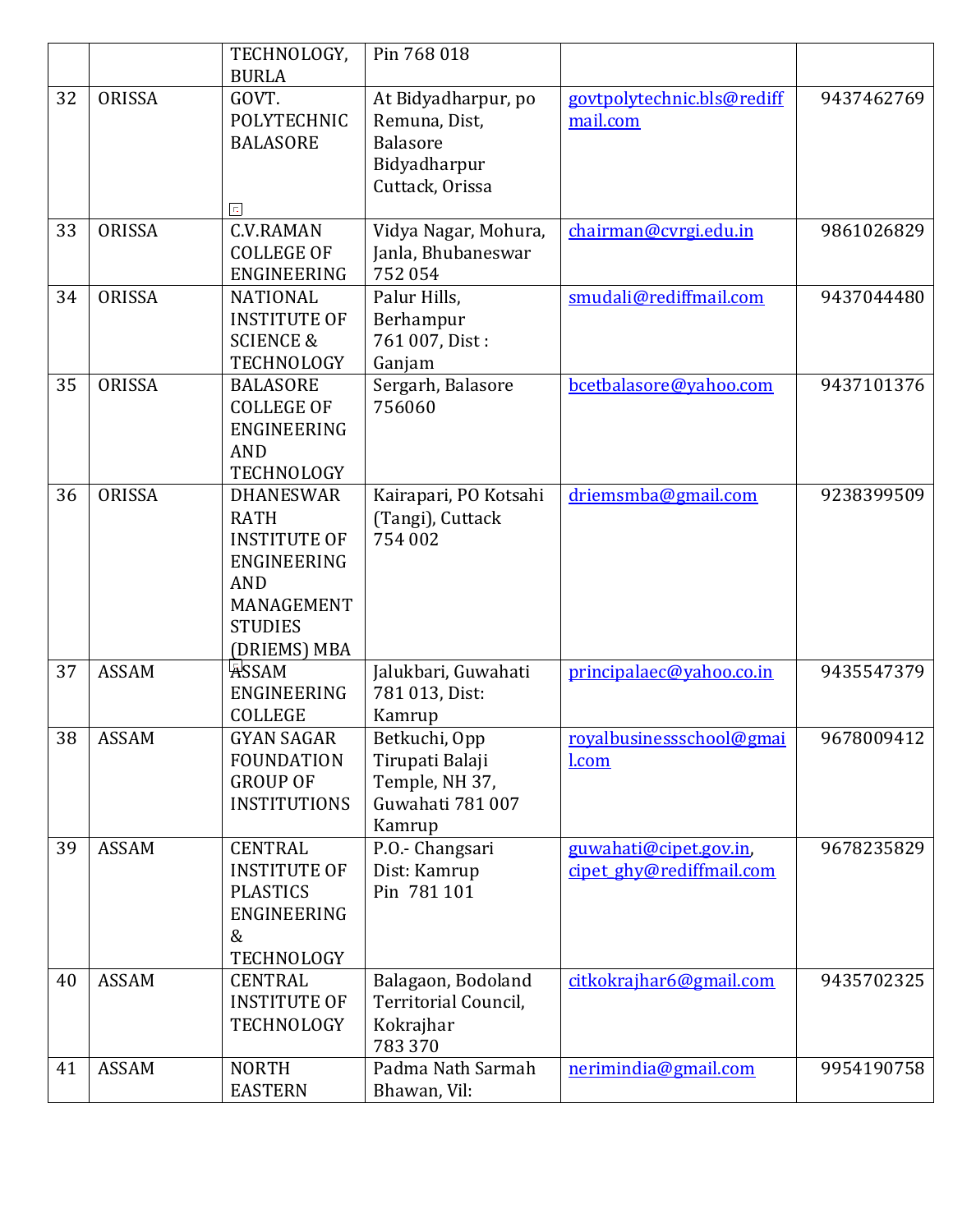|    |                             | <b>REGIONAL</b><br><b>INSTITUTE OF</b><br>MANAGEMENT                                                                              | Jayanagar, Khanapara,<br>Taluk - Beltola,<br>Kamurp (Metro) 781                                                  |                              |            |
|----|-----------------------------|-----------------------------------------------------------------------------------------------------------------------------------|------------------------------------------------------------------------------------------------------------------|------------------------------|------------|
|    |                             | (NERIM)                                                                                                                           | 022<br>Kamrup                                                                                                    |                              |            |
| 42 | <b>JHARKHAND</b>            | GOVT.                                                                                                                             | Sonuadangal, Dumka                                                                                               | dumka.polytech@rediffmai     | 9431345053 |
|    |                             | <b>POLYTECHNIC</b><br><b>DUMKA</b>                                                                                                | 814 101                                                                                                          | l.com                        |            |
| 43 | <b>JHARKHAND</b>            | <b>INDO DANISH</b><br>TOOL ROOM                                                                                                   | M-4 (Part), Phase<br>VI, Tata Khandra<br>Road, Industrial Road,<br>Gamharia,<br>Jamshedpur<br>832 108, Saraikela | reach@idtriamshedpur.co<br>m | 9470393581 |
| 44 | <b>JHARKHAND</b>            | <b>INSTITUTE OF</b><br><b>SCIENCE AND</b><br>MANAGEMENT                                                                           | ISM Campus, Pundag<br>Ranchi 834 004                                                                             | contact@ismranchi.org        | 9204956888 |
| 45 | <b>JHARKHAND</b>            | <b>RANCHI</b><br><b>COLLEGE OF</b><br><b>PHARMACY</b>                                                                             | Prem Nagar, Hesag<br>(BIIMS Campus), Post<br>Hatia 834 003, Ranchi                                               | rcpranchi88@gmail.com        | 9470928100 |
| 46 | MEGHALAYA                   | <b>SHILLONG</b><br><b>POLYTECHNIC</b>                                                                                             | Mawlai Kynton -<br><b>Massar Shillong</b><br>793 008<br>East Khasi Hill                                          | principalshp@gmail.com       | 9436101008 |
| 47 | ARUNACHAL<br><b>PRADESH</b> | RAJIV GANDHI<br><b>GOVT</b><br><b>POLYTECHNIC</b>                                                                                 | Vivek Vihar, P.O. Box<br>No. 134, Itanagar<br>791 113                                                            | principal rggp@yahoo.in      | 9402277961 |
| 48 | ARUNACHAL<br><b>PRADESH</b> | <b>NORTH</b><br><b>EASTERN</b><br><b>REGIONAL</b><br><b>INSTITUTE OF</b><br><b>SCIENCE &amp;</b><br><b>TECHNOLOGY</b><br>(NERIST) | NIRJULI, ITANAGAR<br>791 109<br>Lower Subansiri                                                                  | director@nerist.ac.in        | 9436896606 |
| 49 | MEGHALAYA                   | ST.<br><b>ANTHONYT'S</b><br>COLLEGE,<br><b>SHILLONG</b>                                                                           | <b>Bomfyle Road</b><br><b>Shillong 793 001</b><br>East Khasi Hill                                                | albertlongly@gmail.com       | 9436110437 |
| 50 | <b>SIKKIM</b>               | <b>SIKKIM</b><br>MANIPAL<br><b>INSTITUTE OF</b><br>TECHNOLOGY                                                                     | Tadong, Rangpo,<br>Gangtok 737 132<br>East Sikkim                                                                | smitmjt@smu.edu.in           | 9434012147 |
| 51 | A & N<br><b>ISLANDS</b>     | DR. B.R.<br><b>AMBEDKAR</b><br><b>INSTITUTE OF</b><br>TECHNOLOGY                                                                  | Pahargaon, Port Blair<br>P.O. Junglighat, Port<br>Blair<br>744 103                                               | utp.sharma@gmail.com         | 9434280130 |
| 52 | <b>TRIPURA</b>              | <b>NORTH</b>                                                                                                                      | P.O:NOWAGANG,                                                                                                    | ntdp.tripura@hotmail.com     | 9774295727 |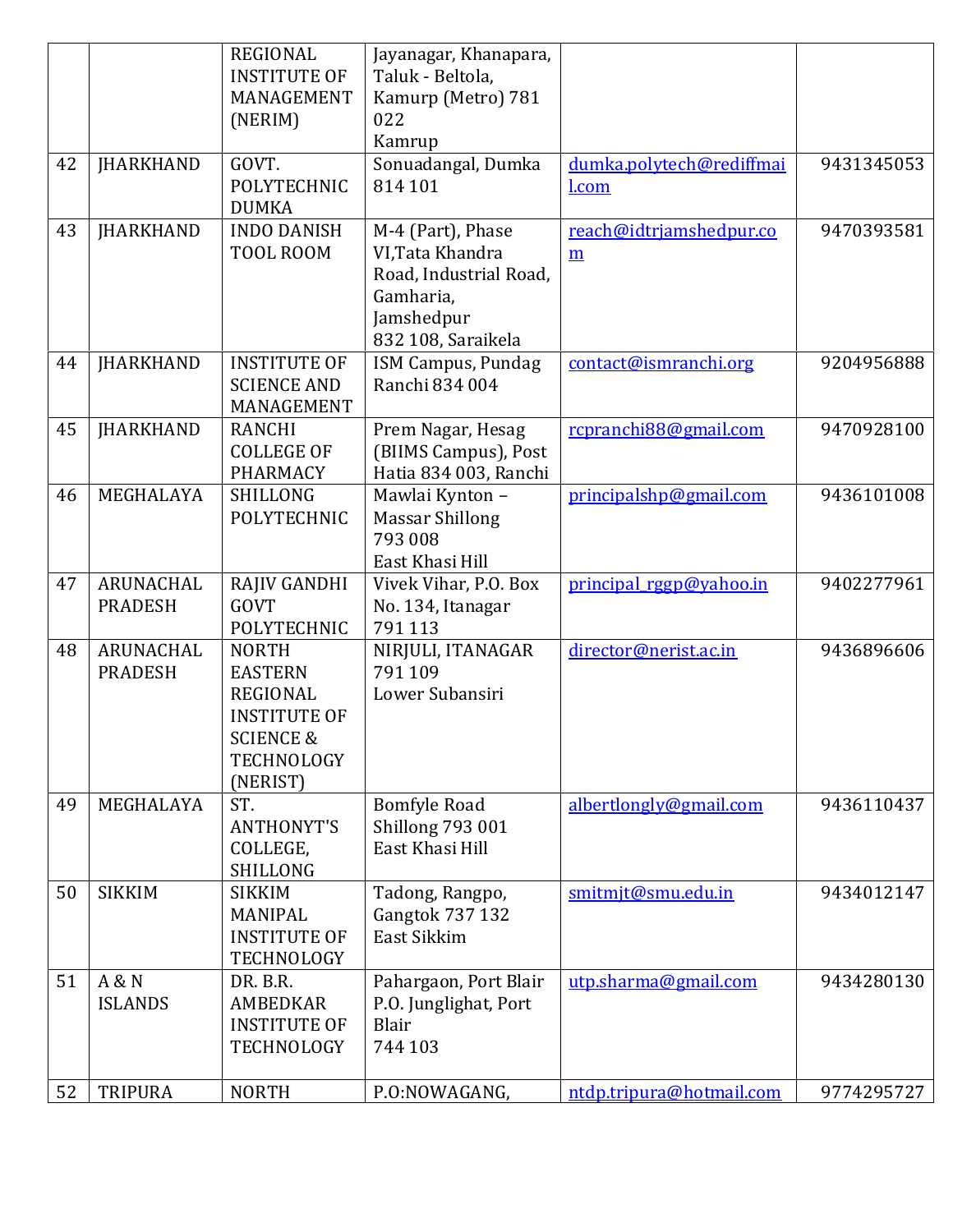|    |             | <b>TRIPURA</b>     | BAGBASSA,            |                          |            |
|----|-------------|--------------------|----------------------|--------------------------|------------|
|    |             | <b>DISTRICT</b>    | DHARMANAGAR,         |                          |            |
|    |             | <b>POLYTECHNIC</b> |                      |                          |            |
|    |             |                    |                      |                          |            |
| 53 | Maharashtra | VJTI, Mumbai       | Matunga, Mumbai,     | Dr. V M Phalle           | 9819818084 |
|    |             |                    | 400019               | ymphalle@gmail.com       |            |
| 54 | Maharashtra | COEP, Pune         | COEP, Shivaji Nagar, | Dr. B B Ahuja            | 9422322522 |
|    |             |                    | Pune                 | Bba.prod@coep.ac.in      |            |
| 55 | Maharashtra | SPCOE,             | SPCOE, Andheri,      | Dr. Santosh Rane         | 9967505051 |
|    |             | Mumbai             | Mumbai               | ranesantoshb@yahoo.co.in |            |
| 56 | Maharashtra | Sir J J School of  | CST, Mumbai          | Sri, Rajeev Mishra,      | 9869212690 |
|    |             | Architecture       |                      | Principal                |            |
|    |             |                    |                      | mishrarajiv@gmail.com    |            |
| 57 | Maharashtra | <b>SGGS Nanded</b> | Nanded, Maharashtra  | Dr. V Y Joshi, Professor | 9657720072 |

## **Regional Offices: Regional Officers: AICTE**

| Dr. Salodkar, RO & Director                    | 0755-2660061,2660065                    | 9923819279 |
|------------------------------------------------|-----------------------------------------|------------|
| AICTE- Central Regional Office,                |                                         |            |
| Tagore Hostel 2, Shamla Hills,                 | E-Mail ID:                              |            |
| Bhopal -462002.                                | centralregionbpl@gmail.com              |            |
| Dr. Salodkar, RO & Director                    | 0755-2660061,2660065                    | 9923819279 |
| Central Regional Camp Office at Vadodara       |                                         |            |
| A-1,2 Quarters, Chameli Baug,                  | E-Mail ID:                              |            |
| Campus of The MS University of Baroda,         | centralregionbpl@gmail.com              |            |
| Vadodara-390002                                |                                         |            |
| Dr. Goel, RO & Director & Addl. Charge(Camp    | 033-23357459, 23352445, 23353089,       | 9432673767 |
| Office Guwahati)                               | 23357312                                |            |
| AICTE - Eastern Regional Office,               |                                         |            |
| L B Block, Sector III, College of Leather      | E-Mail ID: goel@aicte-india.org         |            |
| Technology Campus, Salt Lake City, Kolkata     |                                         |            |
| 700091.                                        |                                         |            |
| Dr. Goel, RO & Director & Addl. Charge (Camp   | 0361-2570104                            | 9432673767 |
| Office Guwahati)                               |                                         |            |
| Eastern Region Camp Office-Guwahati,           | E-Mail ID: goel@aicte-india.org         |            |
| Assam Engg. College Campus, Jalukbari,         |                                         |            |
| Guwahati-13.                                   |                                         |            |
| Sh. Anil Kumar Shukla, RO & Assistant          | 0512-2585012,2585014,2585018            | 9450333833 |
| Director                                       |                                         |            |
| AICTE - Northern Regional Office               | E-Mail ID : anilkumarshukla@aicte-      |            |
| Govt. Polytechnic Kanpur Campus, Adjoining     | india.org                               |            |
| Directorate of Tech. Edu. Office, Vikas Nagar, |                                         |            |
| Zoo Road, Kanpur -208002.                      |                                         |            |
| Shri Rajive Gulati, RO & Deputy Director       | 0172-2613326,2661201                    | 9810040197 |
| AICTE- North Western Regional Office,          |                                         |            |
| Plot No.1, 5th Floor, DTE Punjab Bldg., Sector | E-Mail ID: rajivegulati@aicte-india.org |            |
| 36A                                            |                                         |            |
| Chandigarh-160036.                             |                                         |            |
| Shri M. Sundaresan, RO & Assistant Director    | 044-28279998,28275650                   | 9543024213 |